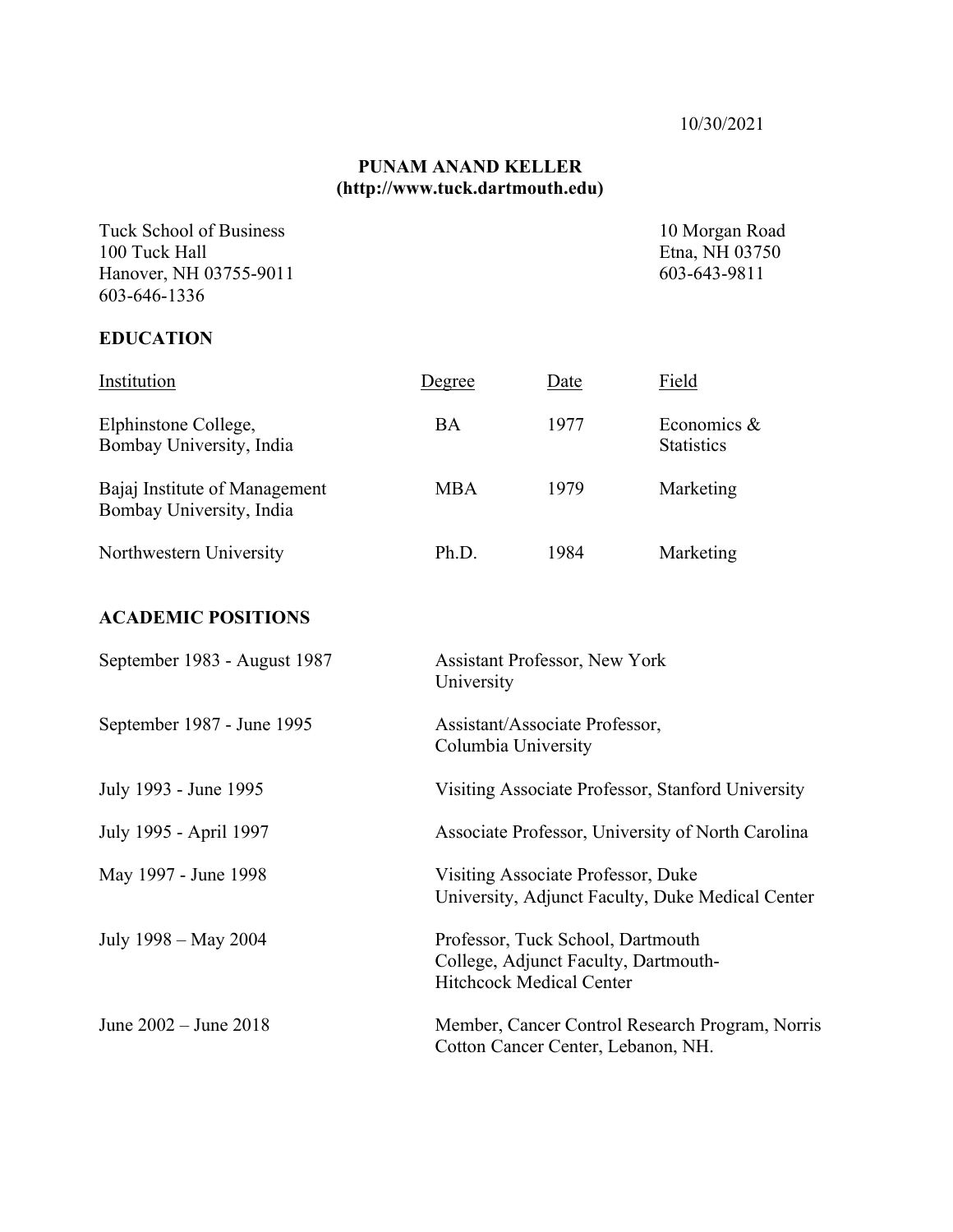| June $2002$ – present             | Charles Henry Jones Third Century Professor of<br>Management          |
|-----------------------------------|-----------------------------------------------------------------------|
| July $2015 -$ June $2018$         | Associate Dean for Innovation and Growth                              |
| July $2018 -$ July $2020$         | Deputy Dean                                                           |
| August $2020 - \text{July } 2021$ | Senior Associate Dean for Innovation and Growth                       |
| August 2021 - Present             | Senior Associate Dean for Advancement and Tuck-<br>Dartmouth Programs |

## **TEACHING EXPERIENCE**

MBA Program: Marketing Management, Marketing Strategy, Consumer Behavior, and Social Marketing.

Ph.D. Program: Seminar in Consumer Behavior.

Executive Program: Marketing Management, Marketing Strategy, Social Marketing, and Services Marketing.

## **RESEARCH INTERESTS**

Application of social marketing principles and behavioral theory to consumer and employee wellness programs.

# **PUBLICATIONS**

Lauffenburger JC et al., (2021), "REinforcement learning to Improve Non-adherence for diabetes treatments by Optimizing Response and Customizing Engagement (REINFORCE): study protocol of a pragmatic randomized trial," BMJ Open, in press.

Lauffenburger J.C. et al., (2021), "Preferences for mobile health technology and text messaging communication in patients with type 2 diabetes: A qualitative interview study," J Med Internet Res, https://www.jmir.org/2021/6/e25958.

Lauffenburger J.C. et al., (2021), "Rationale and design of the Novel Uses of adaptive Designs to Guide provider Engagement in Electronic Health Records (NUDGE-EHR) pragmatic adaptive randomized trial: A Trial Protocol," Implementation Science, https://implementationscience.biomedcentral.com/articles/10.1186/s13012-020-01078-9.

Keller, P. A., K. Hesselton, and K.G. Volpp (2020), "Increasing Recruitment with Time Limited Financial Incentives," Journal of the Association for Consumer Research, v.5, 3, 258-270.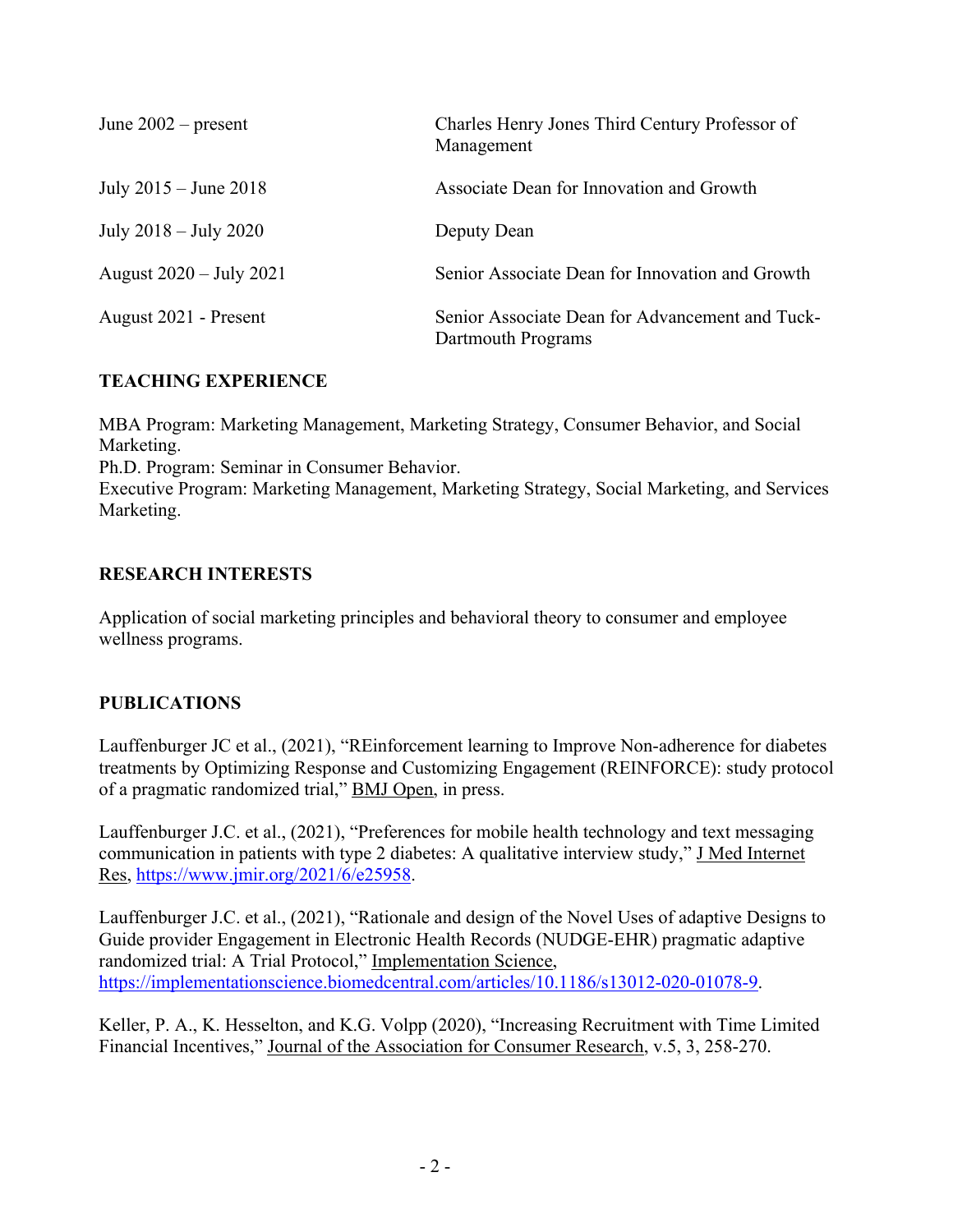Keller, P.A. (2018), "Gender and Risk: The Emotional Fluctuation Effect," Journal of the Association for Consumer Research, 3 (1), 109-122.

Sharma, E. and P. A. Keller (2017), "A Dollar Saved is not a Dollar Earned: Financial Deprivation Shifts Focus from Saving to Earning," Journal of the Association for Consumer Research, 2 (1), 64-77.

Lauren G. Block, P. A. Keller, et al. (2016), "The Squander Sequence: Understanding Food Waste at Each Stage of the Consumer Decision-Making Process," Journal of Public Policy & Marketing, Fall, Vol. 35, No. 2, pp. 292-304.

Williamson, S., L. G. Block, and P. A. Keller (2016), "Of Waste and Waists: The Effect of Plate Material on Food Consumption and Waste," Journal of the Association for Consumer Research, 1.1, 147-160.

Cole, G. E., P. A. Keller et al. (2016), "A Message Development Tool for Health Communication: An Audience-Centered Design," Social Marketing Quarterly, 22.1, 3-18.

Keller, P. A. (2015), "Social Marketing and Healthy Behaviors," in in David W. Stewart (ed.), Handbook of Persuasion and Social Marketing, Chapter 2 (9-38), New York: Routledge.

Shah, Avni M., et al. (2014), "Surcharges plus Unhealthy Labels Reduce Demand for Unhealthy Menu Items." Journal of Marketing Research 51.6 (2014): 773-789.

Batra, R., P. A. Keller, and V. J. Strecher (eds.), (2011), "Leveraging Consumer Psychology for Effective Health Communications: The Obesity Challenge," Armonk, N.Y.: M.E.Sharpe.

Keller, P. A., B. Harlam, G. Loewenstein, and K. Volpp (2011), "Enhanced Active Choice: A New Method to Motivate Behavior Change," Journal of Consumer Psychology, 21, 4, 376-383.

Scammon, D., P. A. Keller, et al. (2011), "Transforming Consumer Health," Journal of Public Policy and Marketing, 30, 1, 14-22.

Keller, P. A. and A. Lusardi (2010), "Employee Retirement Savings: What We Know and What We are Discovering for Helping People to Prepare for Life After Work<sup>,"</sup> book chapter in "Transformative Consumer Research for Personal and Collective Well Being: Reviews and Frontiers" David Mick, Simone Pettigrew, Connie Pechmann, and Julie Ozanne (eds.), Taylor and Francis Group, pp. 445-464.

Jing et al. (2010), "A Review of Financial Behavior Research: Implications for Financial Education, NEFE (National Foundation for Financial Education) Series.

Lee, A. Y., P. A. Keller, and B. Sternthal (2009), "Value from Regulatory Construal Fit: The Persuasive Impact of Fit between Consumer Goals and Message Concreteness." Journal of Consumer Research, 36 (5), February, 735-748.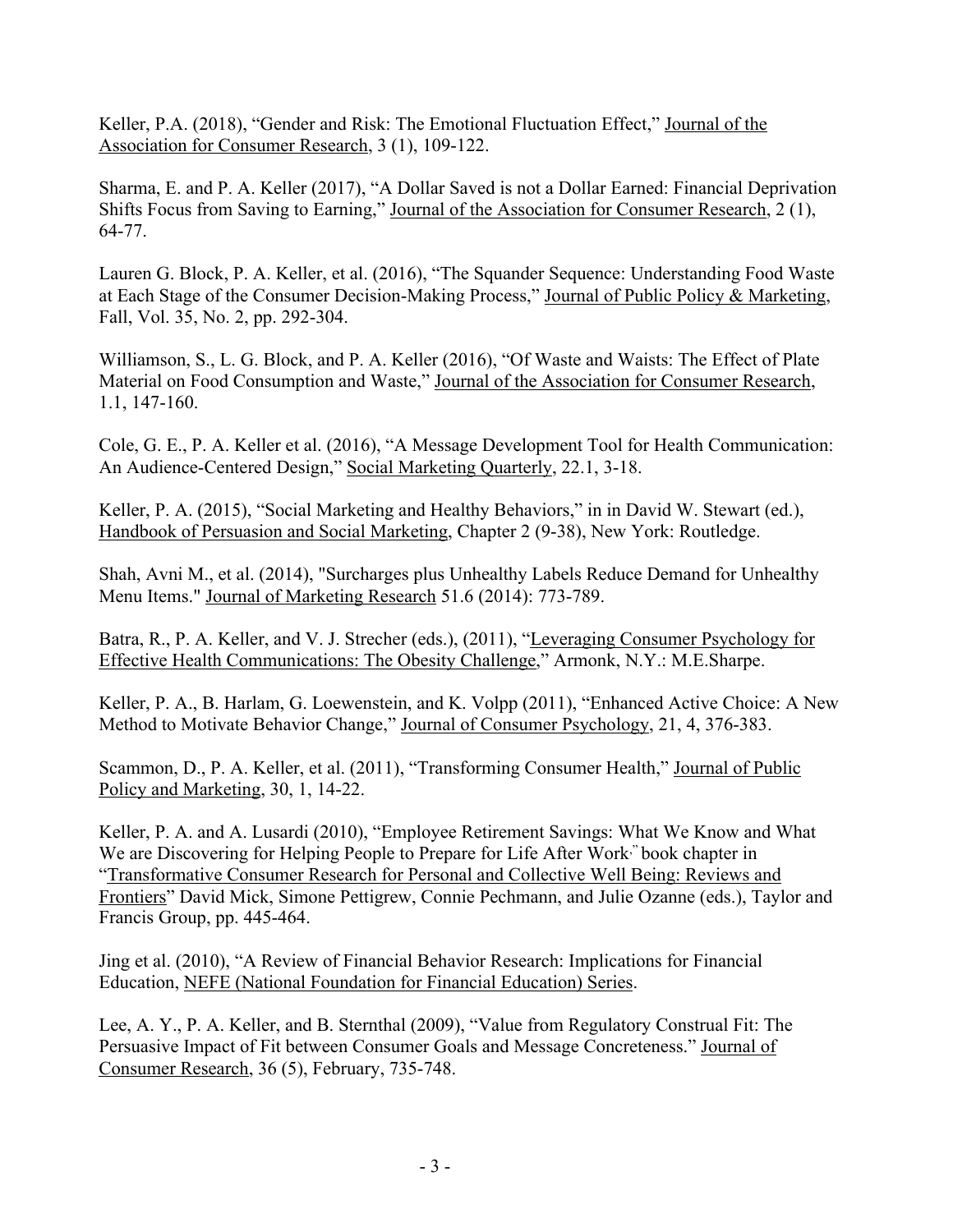Keller, P. A., D. R. Lehmann, and K. Milligan (2009), "Effectiveness of Corporate Well-Being Programs: A Meta-Analysis," Journal of Macromarketing, 29(3), September, 279-302.

Keller, A. P. and D. R. Lehmann (2008), "Designing Effective Health Communications: A Meta Analysis of Experimental Results," Journal of Public Policy and Marketing, 27 (2), 117-130.

Ratner, R., et al. (2008), "How Behavioral Decision Research can Enhance Consumer Welfare: From Freedom of Choice to Paternalistic Intervention," Marketing Letters, 19 (3-4), December, 383-397.

Lusardi, A., P. A. Keller, and A. Keller (2008), "New Ways to Make People Save: A Social Marketing Approach," Chapter, Overcoming the Saving Slump: How to Increase the Effectiveness of Financial Education and Saving Programs, University of Chicago Press.

Keller, A. P. (2006), "Regulatory Focus and Efficacy of Health Messages," Journal of Consumer Research, 33 (June), 109-114.

Keller, A. P., Lipkus, I, M., and B. K. Rimer (2003), "Affect, Framing and Persuasion," Journal of Marketing Research, 40 (1), (February), 54-64.

Keller, A. P. and D. W. Rook (2003), Advances in Consumer Research, Volume XXX, Association for Consumer Research.

Keller, A. P., Lipkus, I, M., and B. K. Rimer (2002), "Depressive Realism and Health Risk Accuracy: The Negative Consequences of Positive Mood," Journal of Consumer Research, 29 (June), 57-69.

Lipkus, I., M., Biradavolu, M., Fenn, K., Keller, P. A., and B. K. Rimer (2001), "Informing Women about their Breast Cancer Risks: Truth and Consequences," Health Communication, 13 (2), 205-226.

Keller A. P. and L.G. Block (1999), "The Effect of Affect-Based Dissonance versus Cognition-Based Dissonance on Motivated Reasoning and Health-Related Persuasion," Journal of Experimental Psychology: Applied, vol. 5, 3, 1-12.

Keller, A. P. (1999), "Converting the Unconverted: The Effect of Inclination and Opportunity to Discount Health-Related Fear Appeals," Journal of Applied Psychology, vol. 84, 3, 403-415.

Block, L. G. and P. A. Keller (1998),"Beyond Protection Motivation: An Integrative Theory of Health Appeals," Journal of Applied Social Psychology, 28 (17), 1584-1608.

Keller A. P. and L. G. Block (1997), "Vividness Effects: A Resource Matching Perspective," Journal of Consumer Research, 24 (December), 295-304.

Block, L.G. and P. A. Keller (1997), "Effects of Self-Efficacy and Vividness on the Persuasiveness of Health Communications," Journal of Consumer Psychology, 6(1), 31-54.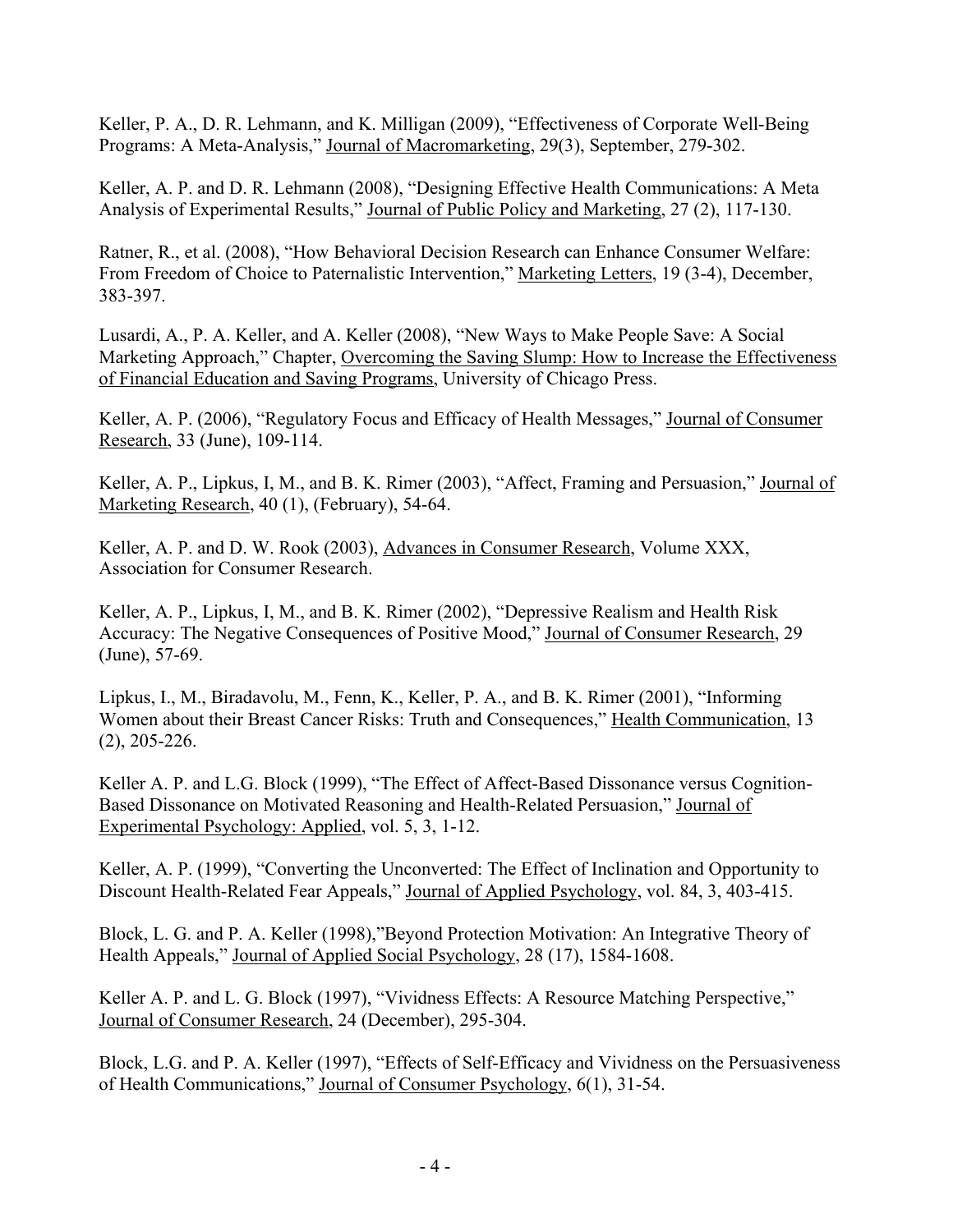Keller A. P. and L. G. Block (1996), "Increasing the Persuasiveness of Fear Appeals: The Effect of Arousal and Elaboration," Journal of Consumer Research, 22 (March), 448-59.

Block, L. G. and P. A. Keller (1995), "When to Accentuate the Negative: The Effects of Perceived Efficacy and Message Framing on Intentions to Perform a Health-Related Behavior," Journal of Marketing Research, 32 (May), 192-203.

Keller A. P. and A. McGill (1994), "Differences in the Relative Influence of Product Attributes Under Alternative Processing Conditions: Attribute Importance Versus Attribute Ease of Imageability," Journal of Consumer Psychology, 3(1), 29-49.

Anand, P. and B. Sternthal (1992), "The Effects of Program Involvement and Ease of Message Counterarguing on Advertising Persuasiveness," Journal of Consumer Psychology, 1 (3), 225-38.

Holbrook, M. B. and P. Anand (1992), "The Effects of Situation, Sequence, and Features on Perceptual and Affective Responses to Product Designs: The Case of Aesthetic Consumption," Empirical Studies of the Arts, 10:1, 19-31.

Anand, P. and B. Sternthal (1991), "Perceptual Fluency and Affect without Recognition," Memory and Cognition, 19 (3), 293-300.

Holbrook, M. B. and P. Anand (1990), "Effects of Tempo and Situational Arousal on the Listener's Perceptual and Affective Responses to Music," Psychology and Music, 18, 150-62.

Anand, P. and B. Sternthal (1990), "Ease of Message Processing as a Moderator of Repetition Effects in Advertising," Journal of Marketing Research, 27 (August), 345-53.

McGill, A. and P. Anand (1990), "The Effect of Imagery on Information Processing strategy in a Multiattribute Choice Task," Marketing Letters, 1, 7-16.

Anand, P. and M. B. Holbrook (1990), "Reinterpretation of Mere Exposure or Exposure of Mere Reinterpretation," Journal of Consumer Research, 17 (September), 242-44.

McGill, A. and P. Anand (1989), "The Effect of Vivid Attributes on the Evaluation of Alternatives: The Role of Differential Attention and Cognitive Elaboration," Journal of Consumer Research, 16 (September), 188-96.

Anand, P. and M. B. Holbrook (1989), "The Convergent Validity of Dichotic Listening and Hemispheric Priming as Methods for Studying Lateralized Differences in Affective Responses," Marketing Letters, 3, 199-208.

Anand, P. and B. Sternthal (1988), "Strategies for Designing Persuasive Messages: Deductions from the Resources Matching Hypothesis," in Patricia Cafferata and Alice Tybout (eds.), Cognitive and Affective Responses to Advertising, Lexington, Mass. 135-60.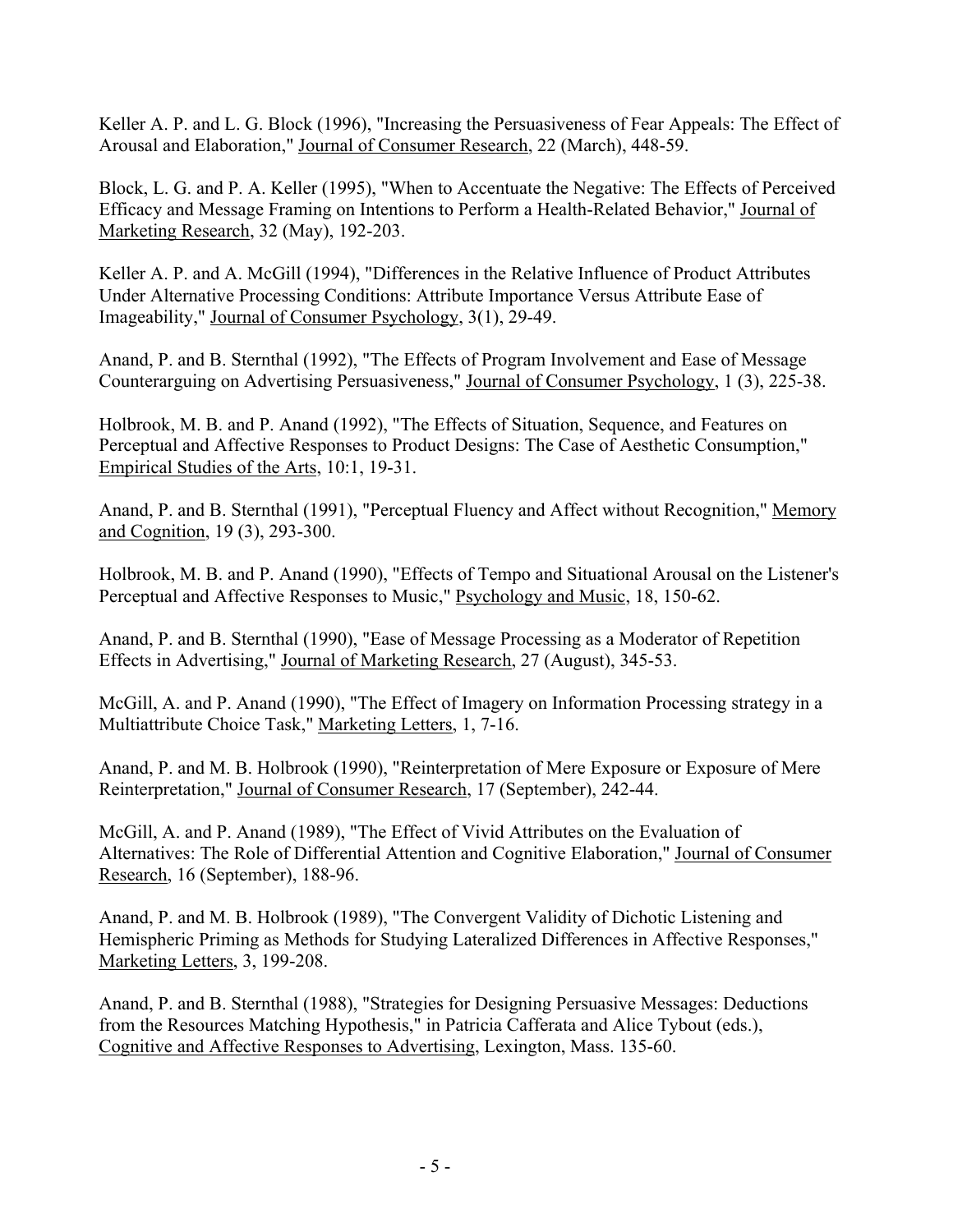Anand, P., M. B. Holbrook, and D. Stephens (1988), "The Formation of Affective Judgments: The Cognitive-Affective Model Versus the Independence Hypothesis," Journal of Consumer Research, 15 (November), 386-91.

Anand, P. (1987), "Inducing Franchisees to Relinquish Control: An Attribution Analysis," Journal of Marketing Research, 24 (May), 215-21.

Anand, P. and L. W. Stern (1985), "A Socio-Psychological Explanation for Why Marketing Channel Members Relinquish Control," Journal of Marketing Research, 22 (November), 365-77.

## **WORKING PAPERS**

Chen E., P. A. Keller et al., "Evaluation of an Intervention to Improve Patients' Self-Management of Heart Failure," Working Paper.

Keller, A. P. and Annamaria Lusardi, "Message Design to Change Behavior," Working Paper.

Lee, Pamela, C. Gaffney, A. L. Olson, and P. A. Keller, "It's the Genes. There is Not Much We Can do About That: Mothers' Perceptions of Factors that Influence Childhood Overweight," Working Paper.

Keller, Anand, P. "Using Need for Control to Change Preventative Health Behaviors," Working Paper.

Keller, A. P., and A. L. Olson, "Negative Emotions and Coping Health Appraisal," Working Paper.

Keller, A. P. and L. G. Block, "How Source of Arousal Affects Memory for Health Communications," Working Paper.

### **RESEARCH SUPPORT**

Grant (sub-award): National Institutes of Health (NIH) (# TBD) Admin Core for ROYBAL Center for Therapeutic Optimization using Behavioral Science Major Goal: To develop messages to reduce COVID vaccine hesitancy.

Grant (sub-award): National Institutes of Health (NIH) (# 122876) Admin Core for ROYBAL Center for Therapeutic Optimization using Behavioral Science Major Goal: Leveraging Electronic Health Record Tools to Reduce Health Disparities for Patients with Hypertension.

Grant (sub-award): National Institutes of Health (NIH) (# 122146) Admin Core for ROYBAL Center for Therapeutic Optimization using Behavioral Science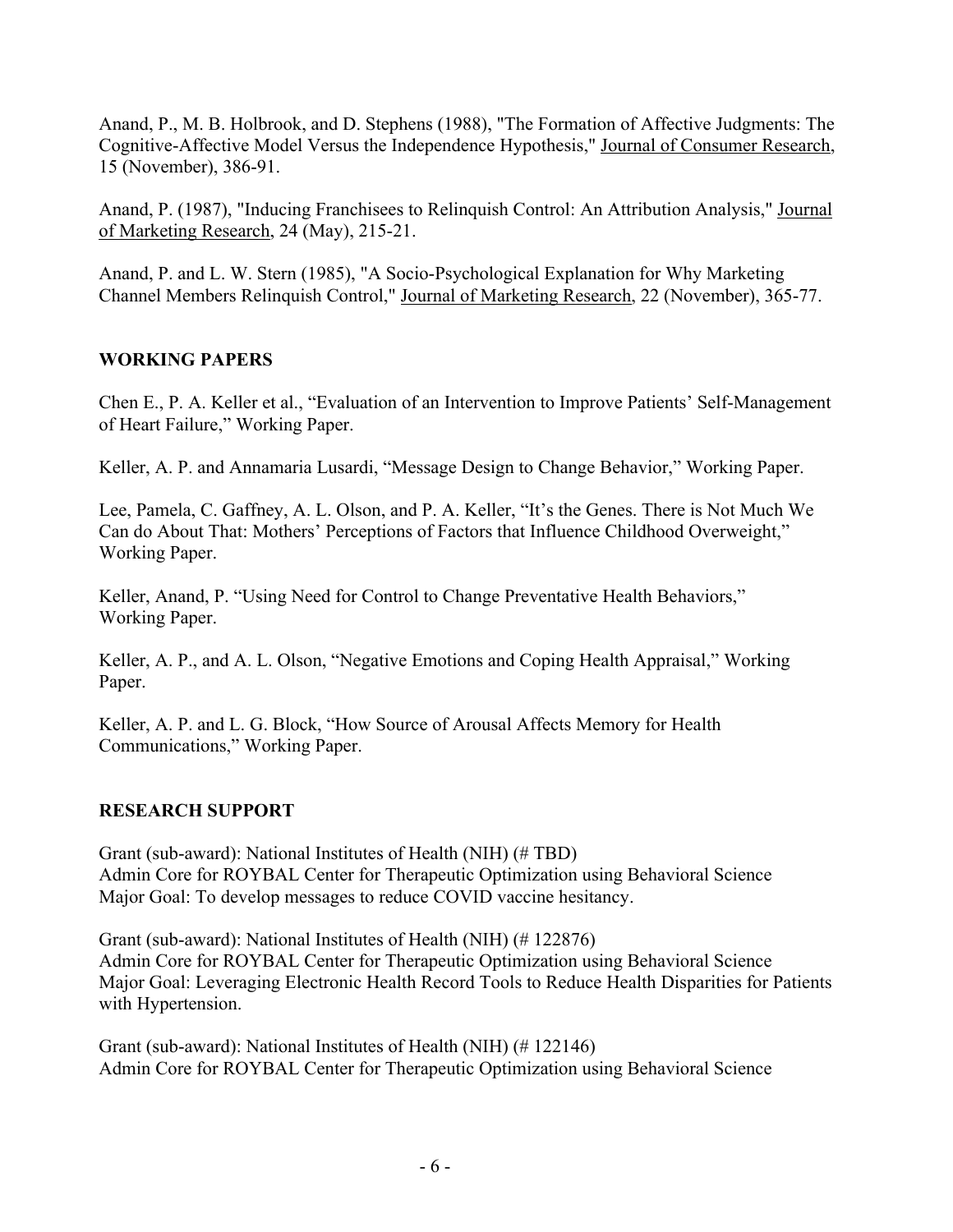Major Goal: To develop principle-driven interventions to enhance the evidence-based use of prescription medications.

Grant (sub-award): National Institute on Aging (NIA) (#122150-MOD001) Medication adherence Major Goal: Optimizing electronic health record prompts with behavioral economic to improve prescribing for older adults.

Grant (sub-award): National Cancer Institute (# 5 PO1 CA72099-01) Improving Cancer Risk Communication Major Goal: To enhance informed decision-making and mammography for women by correcting misperceptions about breast cancer risk and the risks and benefits of mammography.

Grant (sub-award): National Cancer Institute (# 530464) Increasing Sun Screen Adolescent Behavior Major Goal: To educate adolescents about solar protection and influence sun protection behaviors among parents, coaches and adolescents.

Grant: National Endowment for Financial Education (# 20137) Tailoring Retirement Savings Communication Major Goal: To provide an implementation plan to enhance retirement savings among employees.

Grant: Social Security Administration (#19-F-10002-9-01) Marketing Financial Literacy Major Goal: To create and market audience-friendly financial literacy products.

### **INSTITUTION SERVICE**

Tuck Executive Committee, 1998, 1999, 2000, 2002 Tuck Research Committee, 2000 Area Chair, 2002 to 2006 Tuck Admission Committee, 2004 Tuck Executive Education Committee, 1999, 2000, 2006 Dartmouth Capital Fund Raising Committee, 2000 Dartmouth Provost Search Committee, 2001, 2018 Dartmouth, Director of Business Development, ISTS, 2002-2003 Dartmouth, Vice President of Equity and Diversity Search Committee, 2007-2008 Dartmouth, General Council Search Committee, 2017 Associate Dean for Innovation and Growth, 2015 – 2018 Deputy Dean, 2018 – 2020 Senior Associate Dean for Innovation and Growth, 2020 - present

### **PROFESSIONAL ACTIVITIES**

Area Editor, Journal of Consumer Psychology, 2015 - 2017. Area Editor, Journal of Consumer Research, 1999 - 2003.